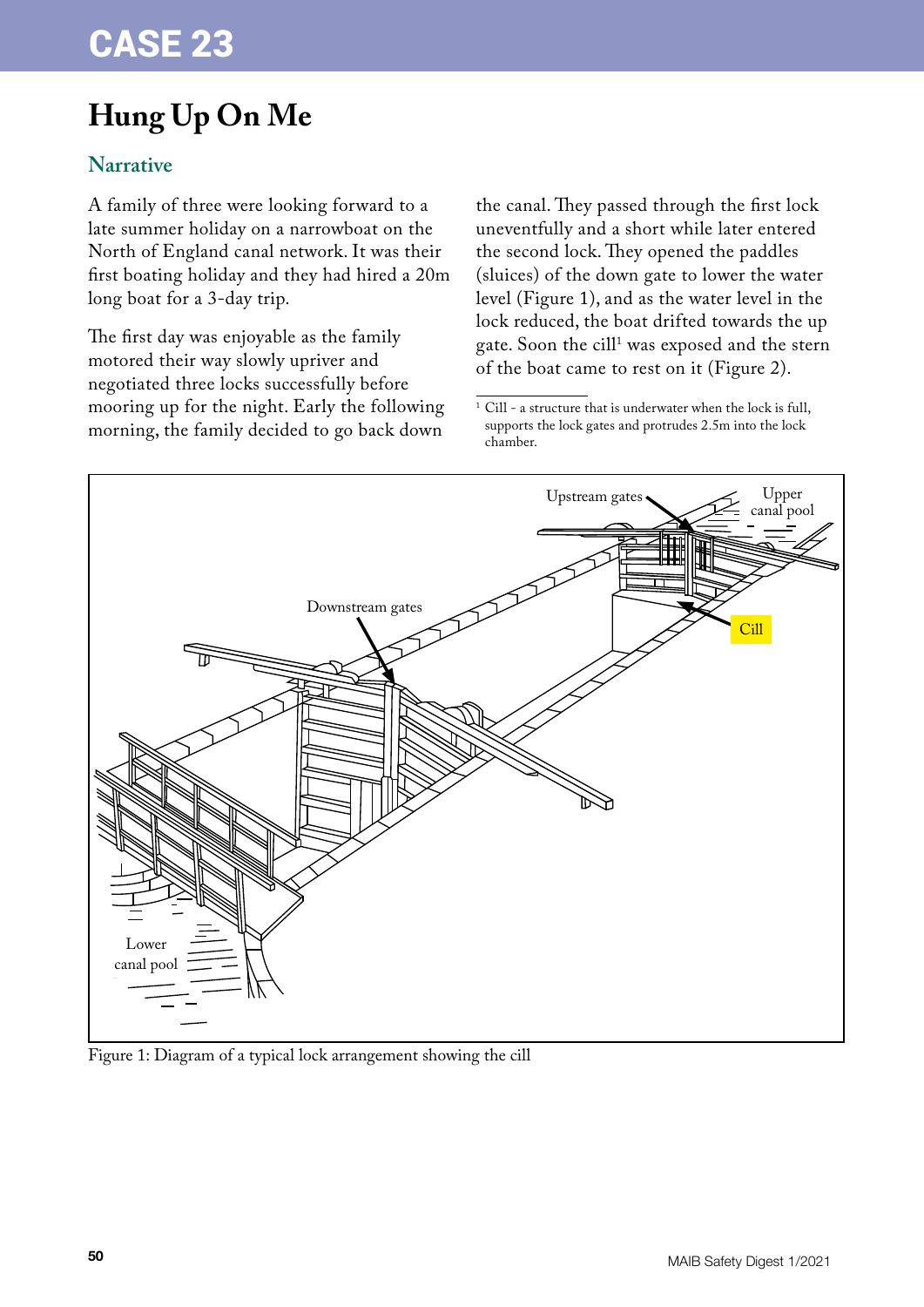



Figure 2: Hire boat's stern resting on the cill

As the lock emptied further, the boat's bow began to submerge with its stern still lodged firmly on the cill. A member of the family, who was tending to the mooring ropes on the canal bank, quickly closed the paddles of the down gate on the lock. However, by that time the forward section was fully immersed (Figure 3).

The family informed the boat hire company immediately and they were rescued from the boat shortly afterwards. A company that specialised in recovering 'cilled' boats attended the scene and completed the salvage of the boat over the next 4 hours.